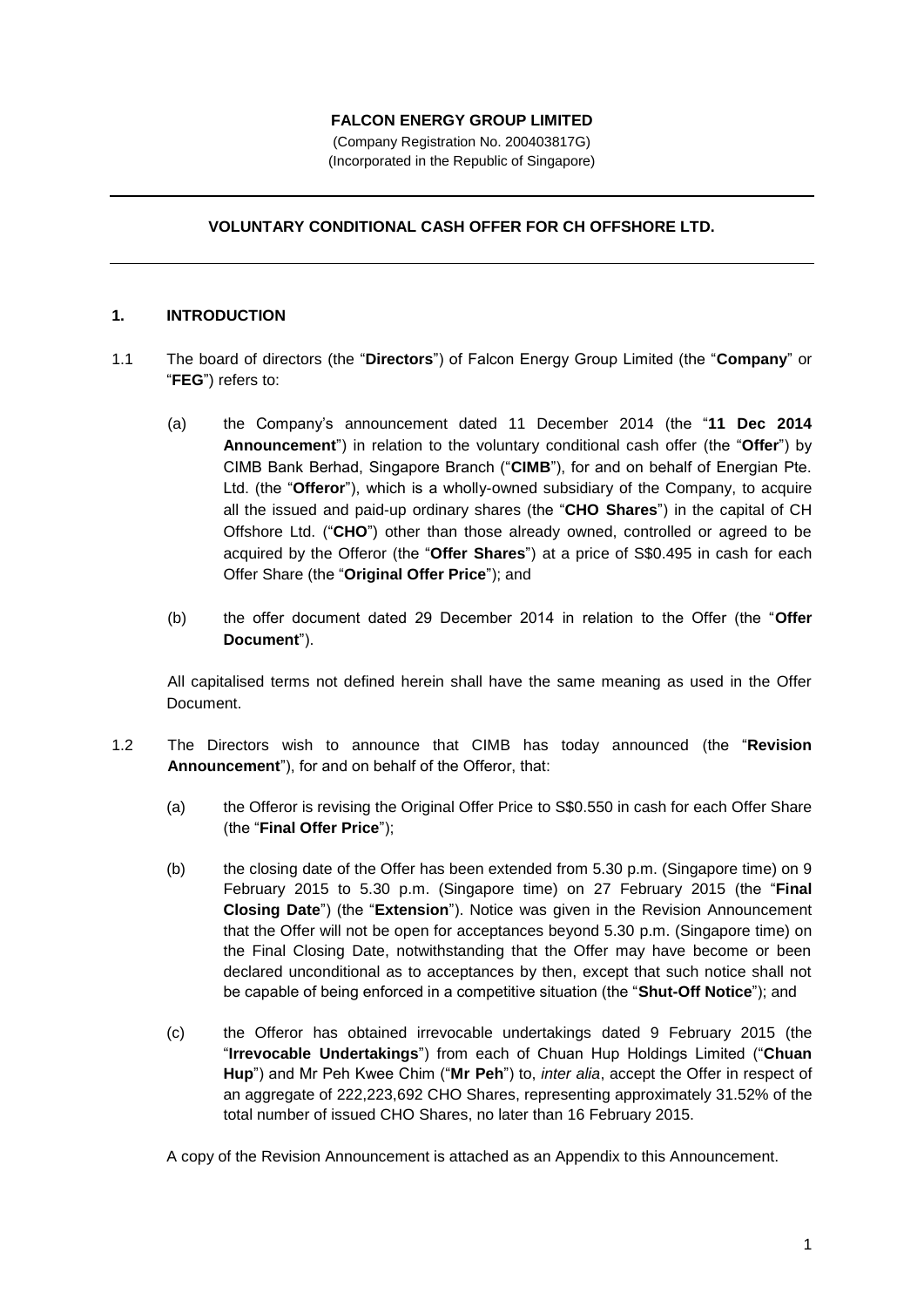# **2. REVISED CONSIDERATION FOR THE OFFER**

- 2.1 **Revised Offer Consideration.** Based on the Final Offer Price, the maximum consideration payable by the Offeror for the Offer Shares under the Offer is approximately S\$275.0 million assuming that:
	- (a) no new CHO Shares are issued by CHO prior to the close of the Offer;
	- (b) 117,800 Offer Shares were acquired by the Offeror by way of open-market purchases at S\$0.495 for each Offer Share prior to the Revision Announcement ("**Market Purchases**"); and
	- (c) the Offeror receives, by the close of the Offer, valid acceptances for all of the remaining Offer Shares.
- 2.2 **Financial Evaluation of the Final Offer Price.** The Final Offer Price represents:
	- (a) a premium of approximately 18.28% over S\$0.465, being the last transacted price of the CHO Shares on the Singapore Exchange Securities Trading Limited ("**SGX-ST**") on 10 December 2014, being the market day immediately prior to the Offer Announcement Date (the "**Last Trading Day**")<sup>1</sup>;
	- (b) a premium of approximately 20.35% over S\$0.457, being the volume-weighted average price ("**VWAP**") of the CHO Shares on the SGX-ST over the one-month period prior to and including the Last Trading Day<sup>1</sup>;
	- (c) a premium of approximately 17.02% over S\$0.470, being the VWAP of the CHO Shares on the SGX-ST over the three-month period prior to and including the Last Trading Day<sup>1</sup>;
	- (d) a premium of approximately 16.77% over S\$0.471, being the VWAP of the CHO Shares on the SGX-ST over the six-month period prior to and including the Last Trading Day<sup>1</sup>;
	- (e) a premium of approximately 20.09% over S\$0.458, being the VWAP of the CHO Shares on the SGX-ST over the 12-month period prior to and including the Last Trading Day<sup>1</sup>; and
	- (f) a premium of approximately 27.91% over S\$0.430, being the unaudited consolidated net tangible asset ("**NTA**") per CHO Share as at 31 December 2014 (based on the S\$/US\$ exchange rate of  $1.3255$ <sup>2</sup>.

 $\overline{\phantom{a}}$ 1 The historical market prices of the CHO Shares (rounded to the nearest three (3) decimal places) and the corresponding premia are computed based on data extracted from Bloomberg L.P.. Such historical market prices have not been adjusted, where relevant, for (i) the interim dividend of S\$0.005 per CHO Share for the six months ended 31 December 2013 in respect of which the ex-dividend date was 4 March 2014, and (ii) the special dividend of S\$0.020 per CHO Share and the final dividend of S\$0.020 per CHO Share for the financial year ended 30 June 2014 in respect of which the ex-dividend date was 4 November 2014.

<sup>&</sup>lt;sup>2</sup> Calculated based on the NTA per CHO Share as at 31 December 2014 of approximately US\$0.3241 as disclosed in CHO's announcement dated 16 January 2015 in relation to its unaudited consolidated financial statements for the six months ended 31 December 2014 and the S\$/US\$ exchange rate of 1.3255.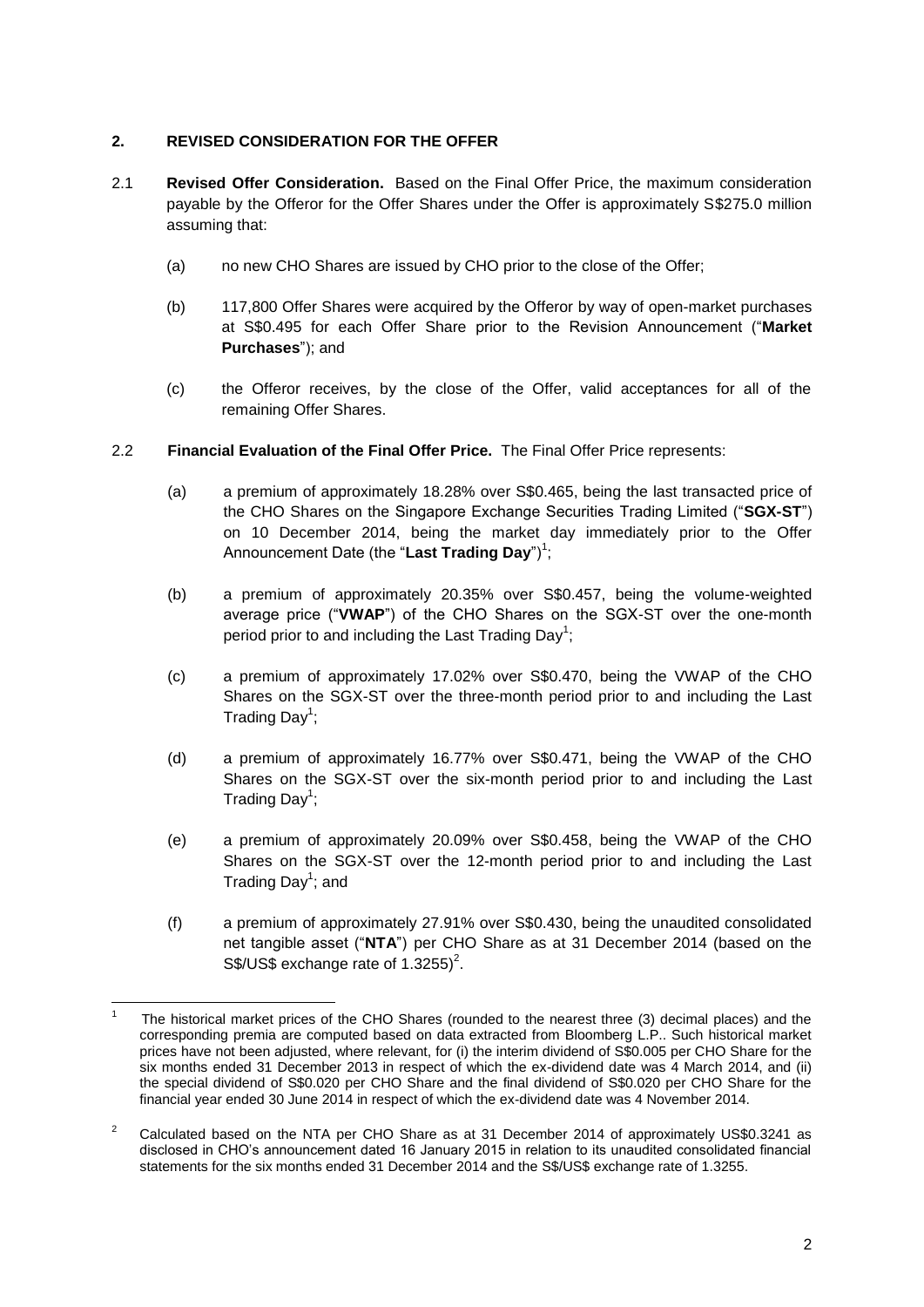2.3 **Irrevocable Undertakings.** As stated in the Revision Announcement, Chuan Hup and Mr Peh have, pursuant to the Irrevocable Undertakings, agreed to accept the Offer in respect of an aggregate of 222,223,692 CHO Shares, representing approximately 31.52% of the total number of issued CHO Shares, no later than 16 February 2015. Upon the acceptance of the Offer by Chuan Hup and Mr Peh, the Offeror would have received valid acceptances in respect of such number of Offer Shares, which when taken together with the CHO Shares owned, controlled or agreed to be acquired by the Offeror and its Concert Parties (either before or during the Offer and pursuant to the Offer or otherwise), will result in the Offeror and its Concert Parties holding such number of CHO Shares carrying more than 50% of the voting rights attributable to the issued CHO Shares (excluding any CHO Shares held in treasury) and accordingly, the Offer will then become and be declared unconditional as to acceptances.

## 2.4 **Other Terms**

Save for the revision of the Original Offer Price to the Final Offer Price as stated above, the Extension and the inclusion of the Shut-Off Notice in the Revision Announcement, all the other terms and conditions of the Offer as set out in the Offer Document remain unchanged.

## **3. FINANCIAL EFFECTS**

- 3.1 **Bases and Assumptions.** The financial effects have been prepared based on the audited consolidated financial statements of the FEG Group for FY31/3/2014 and the audited consolidated financial statements of the CHO Group for FY30/6/2014 and no adjustment has been made to align the different financial year-ends. The financial effects are purely **for illustrative purposes only and do not reflect a projection of the actual future financial performance or financial position of the enlarged FEG Group had the Offer been consummated**. The financial effects have also been prepared based on, amongst other things, the following assumptions:
	- (a) the Offeror acquires all of the Offer Shares and owns 100% of CHO;
	- (b) save for the Market Purchases, all of the Offer Shares are acquired at the Final Offer Price;
	- (c) the Offer is funded by way of bank borrowings and internal cash resources;
	- (d) there are no transaction expenses (other than interest expenses and financing costs) in respect of the Offer;
	- (e) based on the independent valuation of the CHO Group's vessels as stated in the valuation certificates contained in CHO's circular dated 8 January 2015, the revalued consolidated NTA of the CHO Group as at 30 June 2014 ("**Assumed RNTA**") is assumed to be approximately US\$302.8 million;
	- (f) the fair value of the identifiable assets and liabilities of the CHO Group approximates the Assumed RNTA, and accordingly, a negative goodwill of approximately US\$4.4 million (after imputing deferred tax of approximately US\$10.7 million) arising from the Offer is recorded in the profit and loss statement (in accordance with Singapore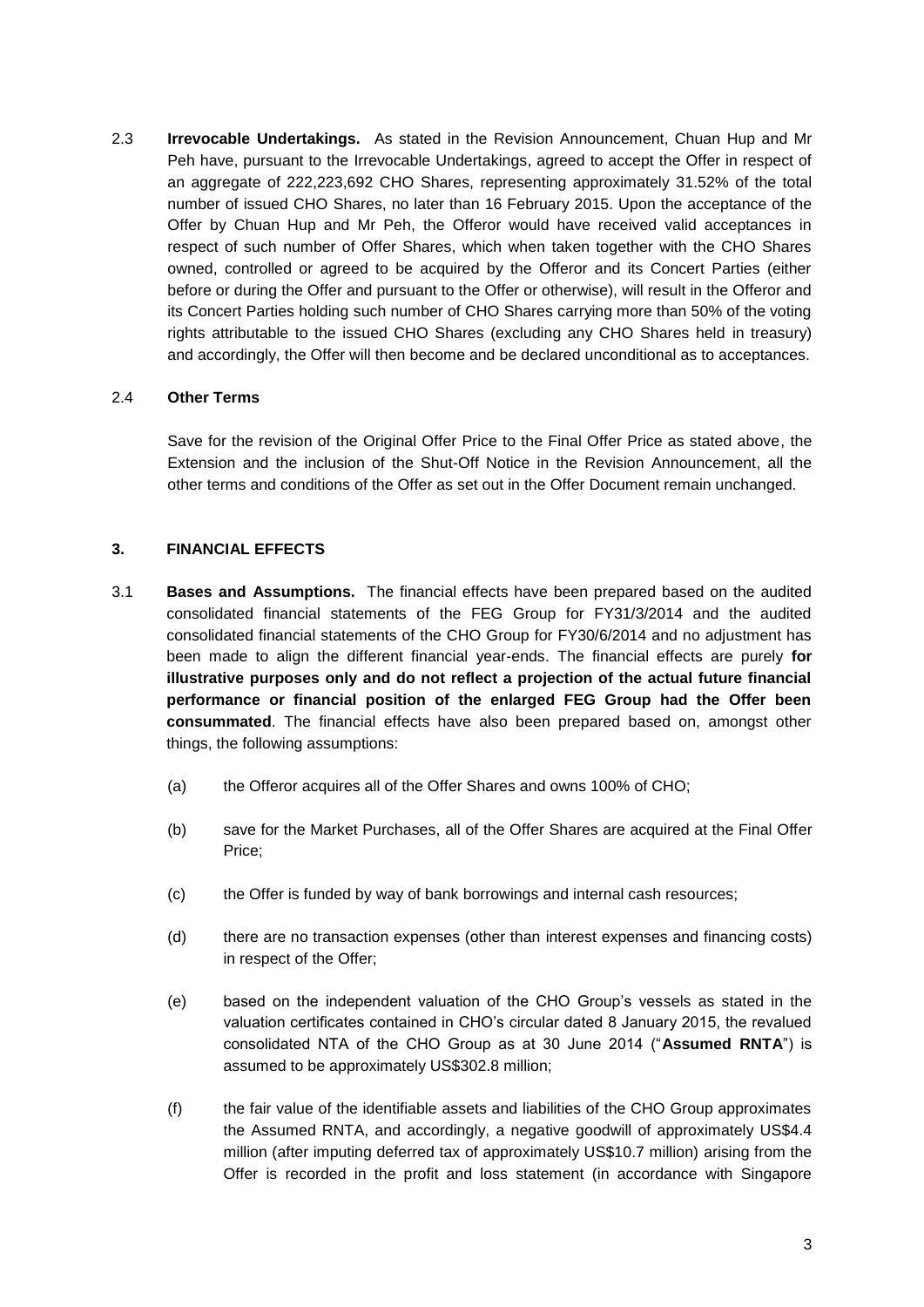Financial Reporting Standard 103 "Business Combinations", the FEG Group is required to perform within 12 months after completion a purchase price allocation exercise to assess the fair values of the net identifiable assets and liabilities of the CHO Group, and the excess of the consideration paid over such fair values will be recorded as actual goodwill in the balance sheet which is subject to impairment test annually or more frequent if there are indicators of impairment);

- (g) the FEG Group recognises a loss of US\$13.4 million in the profit and loss statement arising from re-measurement of the Offeror's previous shareholding interest of 29.07% in the issued share capital of CHO based on the Final Offer Price;
- (h) the S\$/US\$ exchange rate is assumed to be 1.348; and
- (i) save for the Offer, there is no adjustment for the impact of any other transactions or events.
- 3.2 **Earnings per share.** Assuming that the Offer had been completed on 1 April 2013 (being the beginning of the most recently completed financial year of the Company), the financial effects on the earnings per ordinary share of FEG ("**FEG Share**") for FY31/3/2014 are as follows:

|                                                                      | FY31/3/2014 | Adjusted for the<br>Offer |
|----------------------------------------------------------------------|-------------|---------------------------|
| Net profit attributable to shareholders of the<br>Company (US\$'000) | 60,768      | 58,553                    |
| Weighted average number of issued FEG<br>Shares ('000)               | 815,581     | 815,581                   |
| Earnings per FEG Share (US cents)                                    | 7.45        | 7.18                      |

3.3 **NTA.** Assuming that the Offer had been completed on 31 March 2014 (being the end of the most recently completed financial year of the Company), the financial effects on the consolidated NTA per FEG Share as at 31 March 2014 are as follows:

|                                                                 | As at<br>31 March 2014 | Adjusted for the<br>Offer |
|-----------------------------------------------------------------|------------------------|---------------------------|
| NTA (US\$'000)                                                  | 241,765                | 221,688                   |
| Number of issued FEG Shares excluding<br>treasury shares ('000) | 817,596                | 817,596                   |
| NTA per FEG Share (US cents)                                    | 29.57                  | 27.11                     |

3.4 **Share Capital.** The Offer will not have any impact on the issued and paid-up share capital of the Company.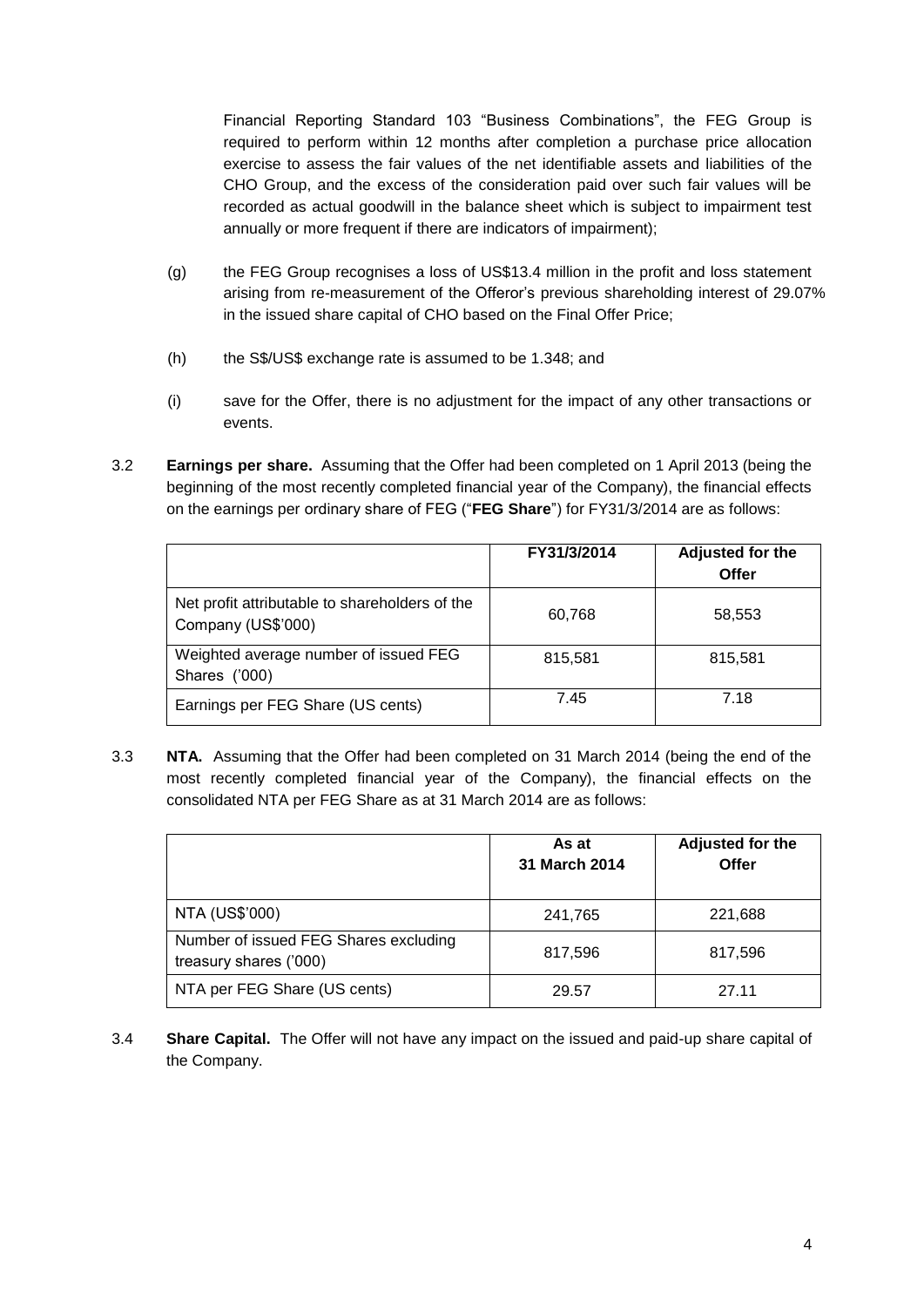# **4. CHAPTER 10 OF THE LISTING MANUAL**

- 4.1 **Relative Figures for the Offer.** The relative figures for the Offer computed on the bases set out in Rule 1006 of the listing manual of the SGX-ST ("**Listing Manual**") are presented below assuming the following scenarios:
	- **Scenario 1:** in addition to the Market Purchases, the Offeror acquires 222,223,692 Offer Shares which are subject of the Irrevocable Undertakings at the Final Offer Price; and
	- **Scenario 2:** in addition to the Market Purchases, the Offeror acquires all the remaining Offer Shares at the Final Offer Price resulting in CHO becoming a whollyowned subsidiary of the Offeror.

| <b>Rule</b><br>1006 | <b>Bases</b>                                                                                                                                                                                                                                                             | <b>Relative Figure (%)</b>                           |                                                      |
|---------------------|--------------------------------------------------------------------------------------------------------------------------------------------------------------------------------------------------------------------------------------------------------------------------|------------------------------------------------------|------------------------------------------------------|
|                     |                                                                                                                                                                                                                                                                          | Scenario 1                                           | <b>Scenario 2</b>                                    |
| (a)                 | The net asset value of the assets to be<br>disposed of, compared with the consolidated<br>net asset value of the FEG Group                                                                                                                                               | Not applicable<br>for the Offer                      | Not applicable<br>for the Offer                      |
| (b)                 | The net profits attributable to the Offer Shares<br>to be acquired, compared with the net profits<br>of the FEG Group <sup>(1)</sup>                                                                                                                                     | 7.30                                                 | 16.41                                                |
| (c)                 | The aggregate value of the consideration<br>payable for the Offer Shares to be acquired <sup>(2)</sup> ,<br>compared with the market capitalisation of the<br>Company <sup>(3)</sup> (based on the total number of<br>issued FEG shares excluding<br>treasury<br>shares) | 54.03                                                | 121.52                                               |
| (d)                 | The number of equity securities issued by the<br>Company as consideration for the acquisition,<br>compared with the number of equity securities<br>of the Company previously in issue                                                                                    | Not applicable as<br>no FEG shares<br>will be issued | Not applicable as<br>no FEG shares<br>will be issued |

#### **Notes:**

- (1) Under Rule 1002(3)(b) of the Listing Manual, "net profits" is defined as profit or loss before income tax, minority interest and extraordinary items. The relative figures are based on the FEG Group's profit before income tax of US\$108.241 million for the financial year ended 31 March 2014 and the CHO Group's profit before income tax of US\$25.051 million for the financial year ended 30 June 2014.
- (2) The consideration is calculated on the basis that the Offeror had acquired the 117,800 Offer Shares by way of Market Purchases at S\$0.495 for each CHO Share and will acquire the remaining Offer Shares at the Final Offer Price for each CHO Share.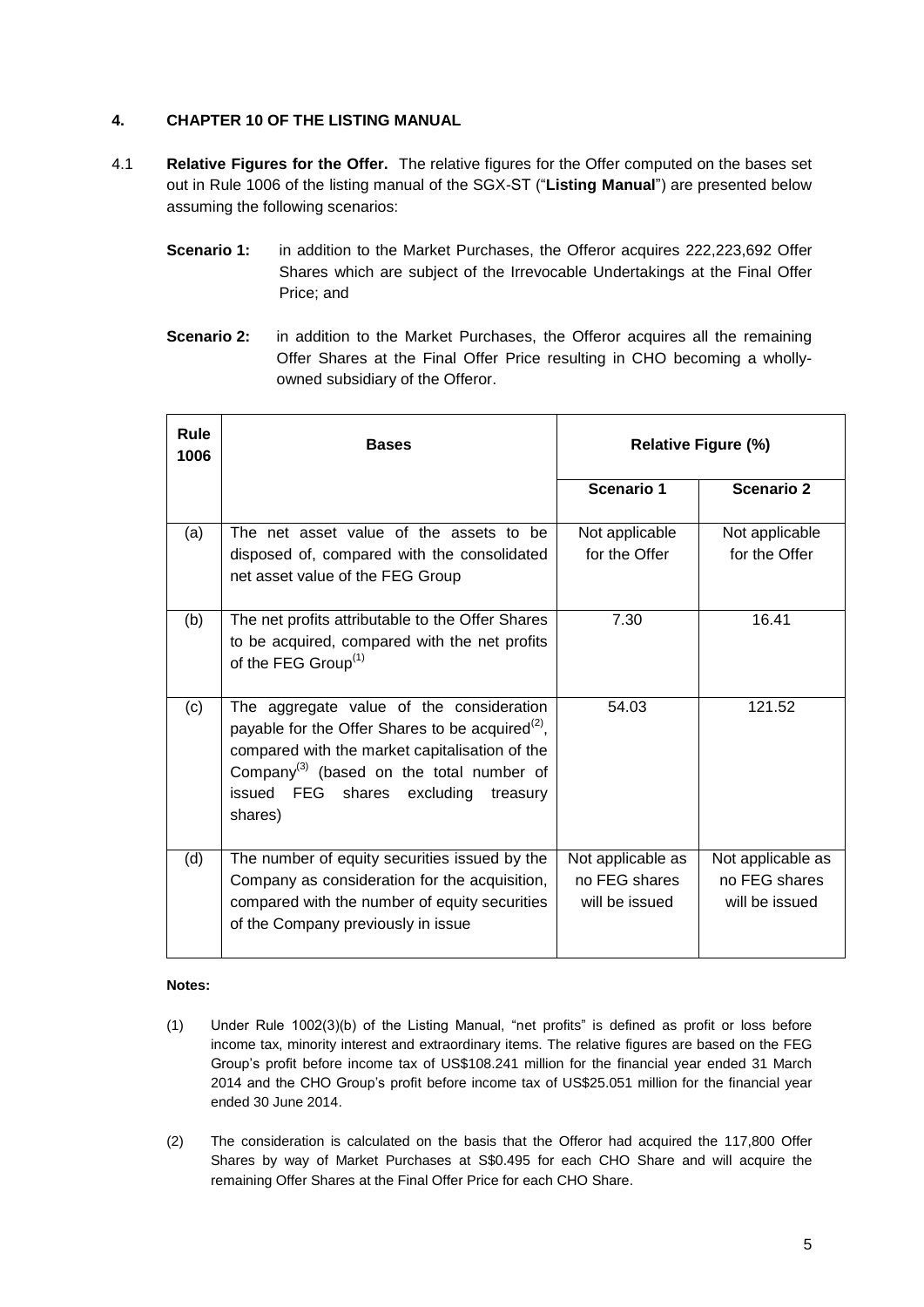- (3) The market capitalisation of the Company of approximately S\$226.3 million is determined by multiplying 809,496,775 issued FEG shares (excluding treasury shares) as at 6 February 2015 by the VWAP of approximately S\$0.2796 per FEG share on 6 February 2015.
- 4.2 **Further Announcement and Circular.** As stated in the 11 Dec 2014 Announcement, the Company will make an announcement on the outcome of the Offer upon the close of the Offer. In the event that the Offer becomes unconditional and the acquisition of the CHO Shares results in the relative percentages under Rule 1006 of the Listing Manual to exceed 20% (for the purpose of Rule 1014(2) of the Listing Manual) or 100% (for the purpose of Rule 1015 of the Listing Manual), the Company will convene an extraordinary general meeting ("**EGM**") to seek the approval of the shareholders of FEG (the "**FEG Shareholders**") for the Offer by way of ratification. If an EGM is required to be convened, a circular containing, amongst other things, further information on the Offer and the notice to convene the EGM will be despatched by the Company to the FEG Shareholders. Please refer to the 11 Dec 2014 Announcement for more information.

## **5. RESPONSIBILITY STATEMENT**

The Directors (including those who may have delegated detailed supervision of this Announcement) have taken all reasonable care to ensure that the facts stated and all opinions expressed in this Announcement are fair and accurate and that no material facts have been omitted from this Announcement, and they jointly and severally accept responsibility accordingly.

Where any information has been extracted or reproduced from published or publicly available sources (including without limitation, in relation to the CHO Group), the sole responsibility of the Directors has been to ensure, through reasonable enquiries, that such information is accurately and correctly extracted from such sources or, as the case may be, accurately reflected or reproduced in this Announcement.

#### **By Order of the Board**

Peh Lei Eng Company Secretary

9 February 2015

#### **IMPORTANT NOTICE**

All statements other than statements of historical facts included in this Announcement are or may be forwardlooking statements. Forward-looking statements include but are not limited to those using words such as "expect", "anticipate", "believe", "intend", "project", "plan", "strategy", "forecast" and similar expressions or future or conditional verbs such as "will", "would", "should", "could", "may" and "might". These statements reflect the current expectations, beliefs, hopes, intentions or strategies of the party making the statements regarding the future and assumptions in light of currently available information. Such forward-looking statements are not guarantees of future performance or events and involve known and unknown risks and uncertainties. Accordingly, actual results or outcomes may differ materially from those described in such forward-looking statements. FEG Shareholders and investors should not place undue reliance on such forward-looking statements, and none of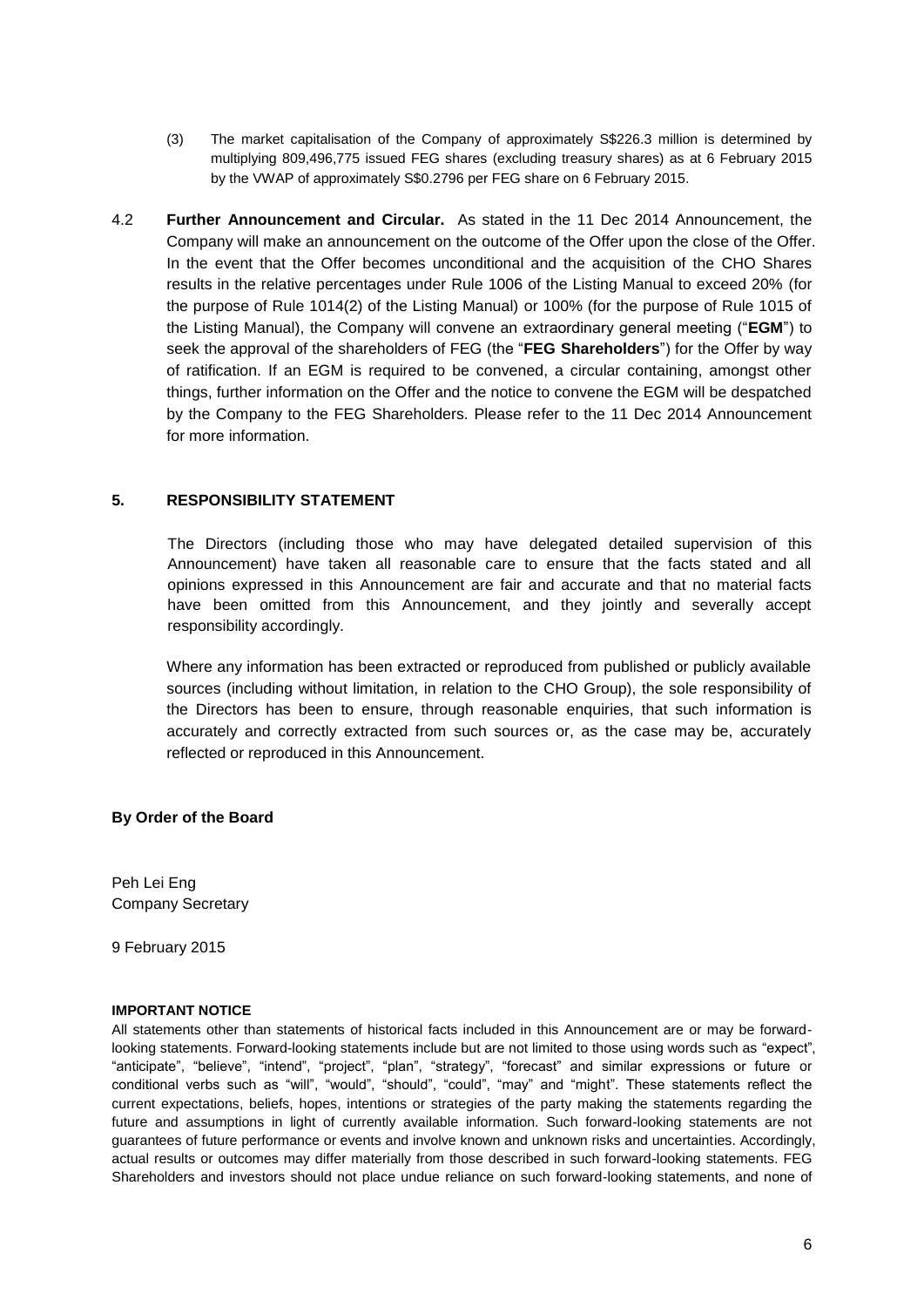FEG or CIMB undertakes any obligation to update publicly or revise any forward-looking statements, subject to compliance with all applicable laws and regulations and/or rules of the SGX-ST and/or any other regulatory or supervisory body or agency.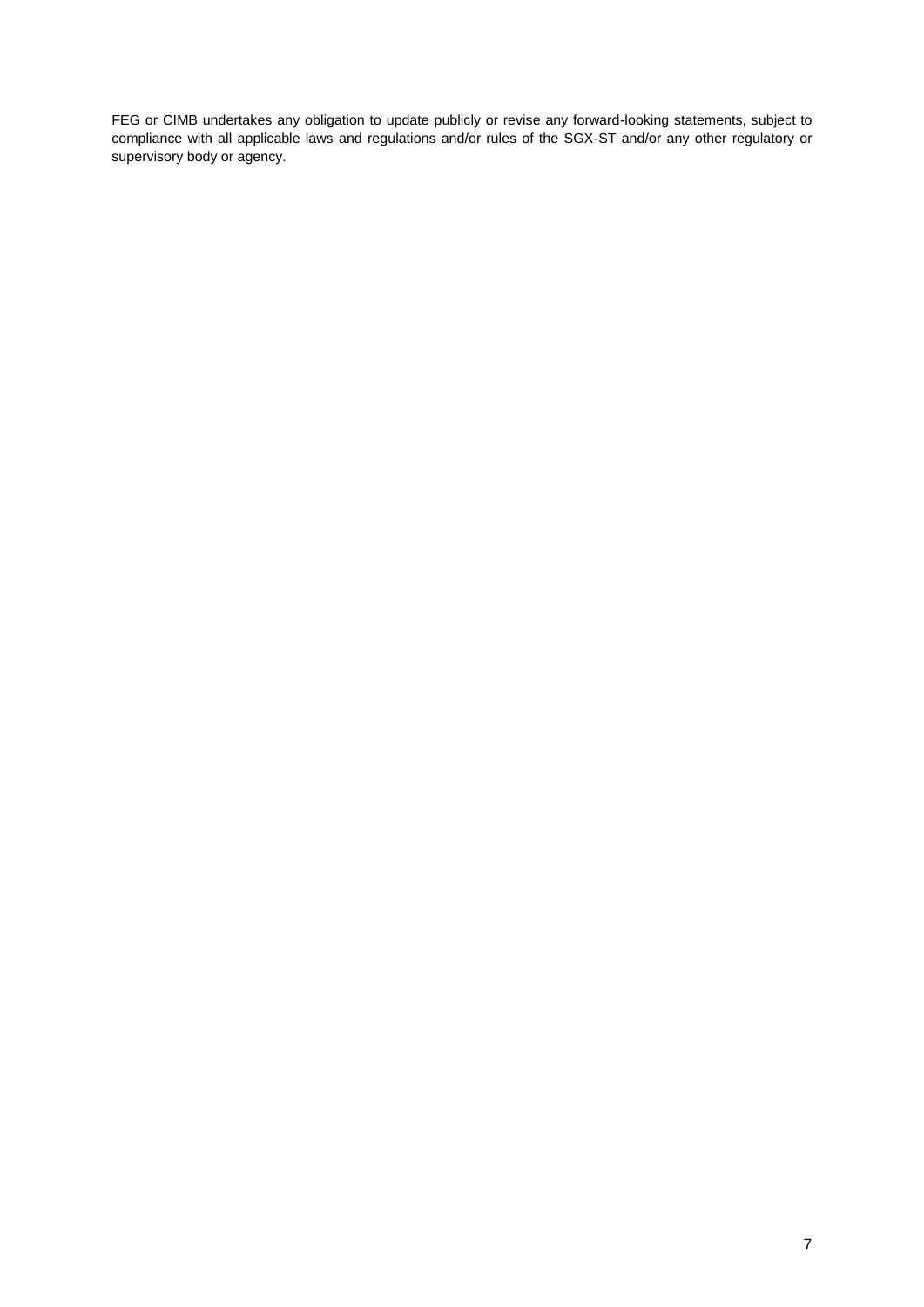# **APPENDIX**

# **REVISION ANNOUNCEMENT**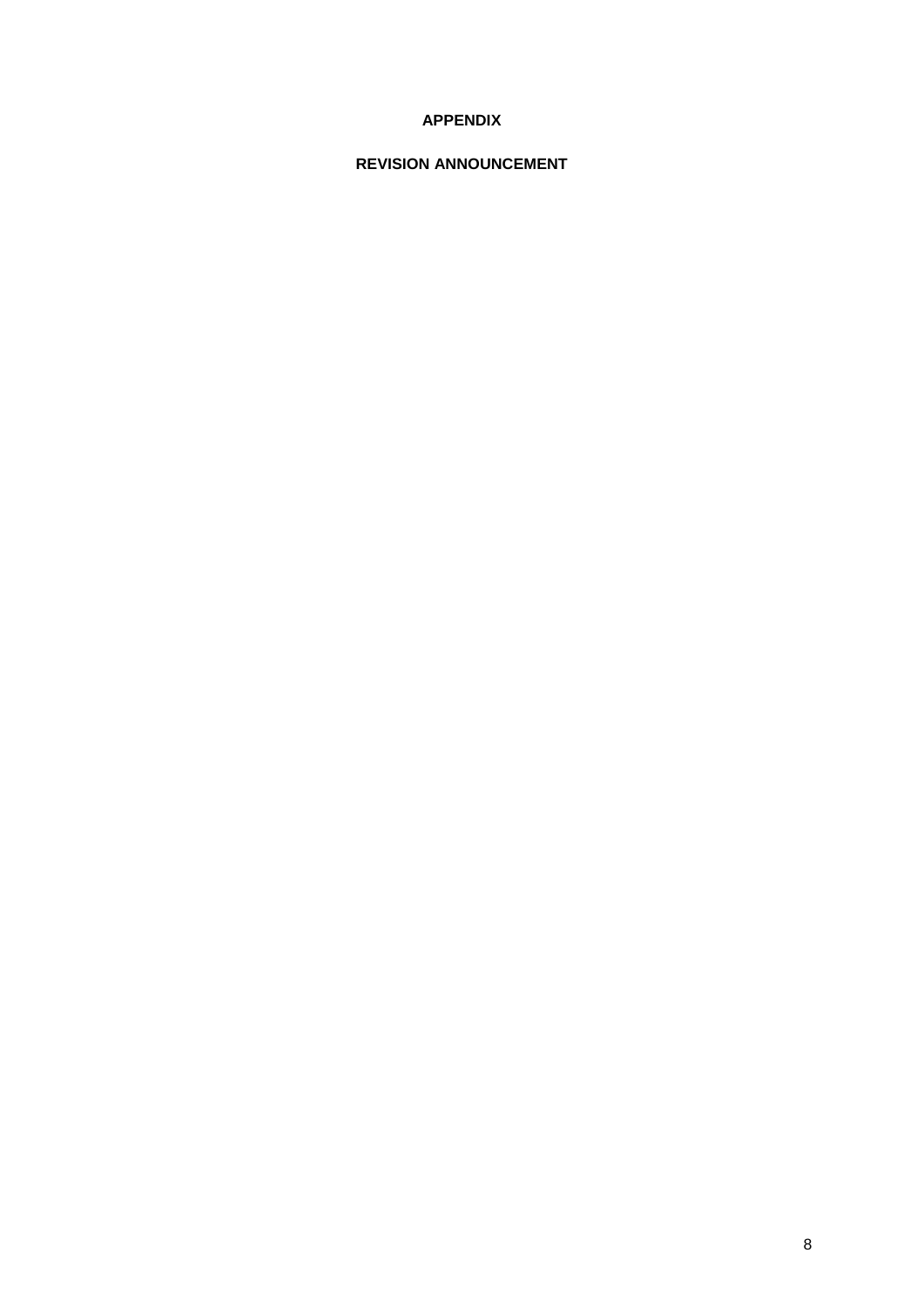# **VOLUNTARY CONDITIONAL CASH OFFER**

by



# **CIMB BANK BERHAD** (13491-P)

**Singapore Branch**

(Incorporated in Malaysia)

for and on behalf of

# **ENERGIAN PTE. LTD.**

(Company Registration No.: 201003499D) (Incorporated in the Republic of Singapore)

a wholly-owned subsidiary of

## **FALCON ENERGY GROUP LIMITED**

(Company Registration No.: 200403817G) (Incorporated in the Republic of Singapore)

to acquire all the issued and paid-up ordinary shares in the capital of

# **CH OFFSHORE LTD.**

(Company Registration No.: 197600666D) (Incorporated in the Republic of Singapore)

other than those already owned, controlled or agreed to be acquired by Energian Pte. Ltd.

## **REVISION OF OFFER FINAL OFFER PRICE AND FINAL CLOSING DATE**

**CIMB wishes to announce, for and on behalf of the Offeror, that:** 

 **The Offeror is revising the Offer Price of S\$0.495 to the Final Offer Price of S\$0.550 in cash for each Offer Share.** 

**The Offeror does not intend to further revise the Final Offer Price save that the Offeror reserves the right to do so in a competitive situation.**

**Shareholders who have earlier accepted the Offer are entitled to receive the Final Offer Price and need not take any further action in respect of the Offer.**

 **The Closing Date for the Offer will be extended from 5.30 p.m. (Singapore time) on 9 February 2015 to 5.30 p.m. (Singapore time) on 27 February 2015 (the "Final Closing Date") (the "Extension").**

**The Offeror does not intend to extend the Offer beyond 5.30 p.m. (Singapore time) on the Final Closing Date save that the Offeror reserves the right to do so in a competitive situation.**

**Notice is hereby given that the Offer will not be open for acceptances beyond 5.30 p.m. on the Final Closing Date notwithstanding that the Offer may have become or been declared unconditional as to acceptances by then, except that such notice shall not be capable of being enforced in a competitive situation.**

**Please refer to the rest of this Announcement for further details.**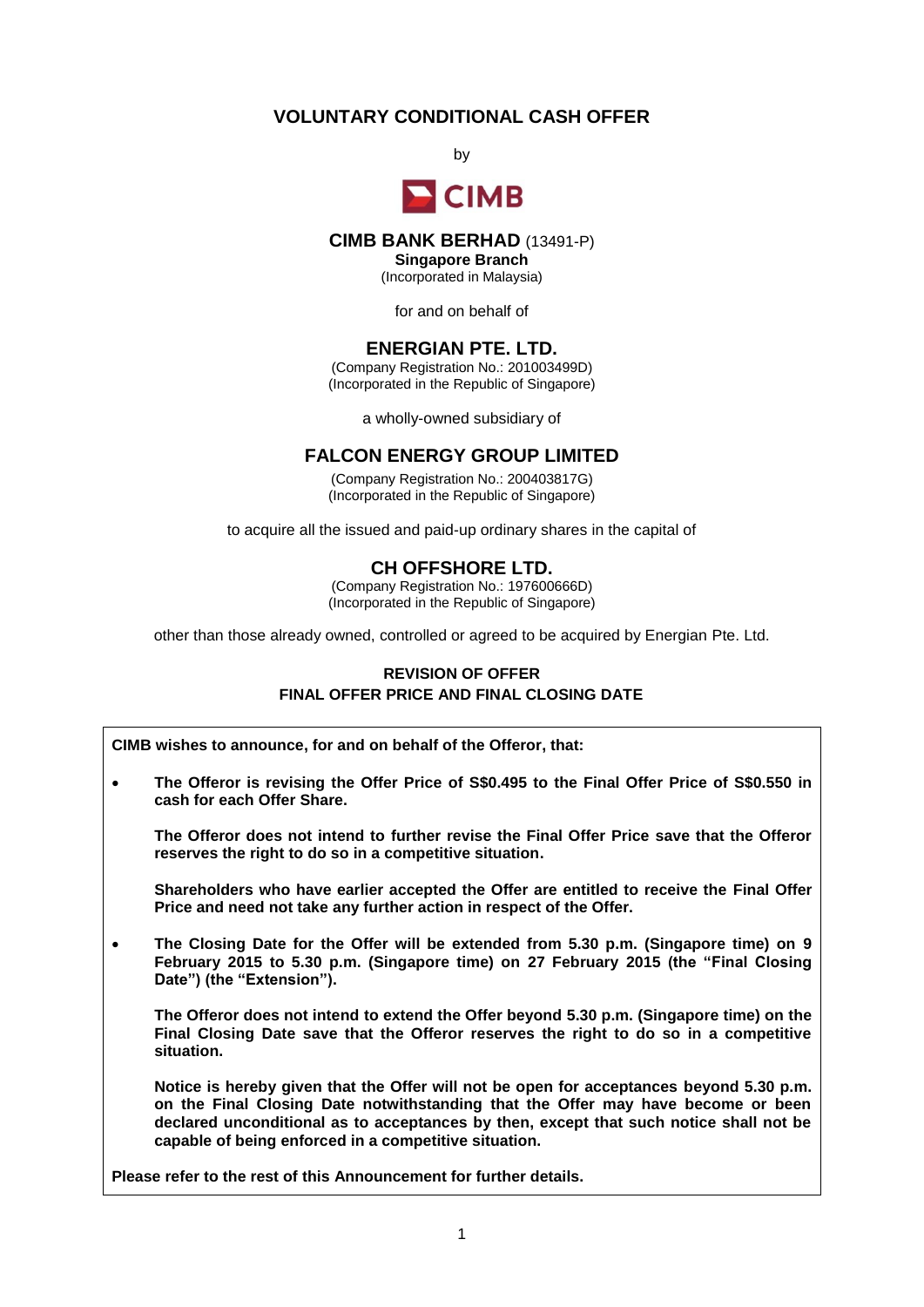## **1. INTRODUCTION**

CIMB Bank Berhad, Singapore Branch ("**CIMB**") refers to:

- (a) the offer document dated 29 December 2014 (the "**Offer Document**") in relation to the voluntary conditional cash offer (the "**Offer**") by CIMB, for and on behalf of Energian Pte. Ltd. (the "**Offeror**"), which is a wholly-owned subsidiary of Falcon Energy Group Limited ("**FEG**"), to acquire all the issued and paid-up ordinary shares (the "**CHO Shares**") in the capital of CH Offshore Ltd. ("**CHO**" or the "**Company**") other than those already owned, controlled or agreed to be acquired by the Offeror at a price of S\$0.495 in cash for each Offer Share (the "**Original Offer Price**"); and
- (b) the announcement dated 26 January 2015 by CIMB, for and on behalf of the Offeror, on the extension of the Closing Date of the Offer from 5.30 p.m. (Singapore time) on 26 January 2015 to 5.30 p.m. (Singapore time) on 9 February 2015 or such later date(s) as may be announced from time to time by or on behalf of the Offeror.

All capitalised terms not defined herein shall have the same meaning as used in the Offer Document.

## **2. REVISION OF THE OFFER**

#### **2.1 Final Offer Price**

CIMB wishes to announce, for and on behalf of the Offeror, that the Offeror is revising the Original Offer Price as follows:

**For each Offer Share: S\$0.550 in cash (the "Final Offer Price").**

**The Offeror does not intend to further revise the Final Offer Price save that the Offeror reserves the right to do so in a competitive situation.**

**Shareholders who have earlier accepted the Offer are entitled to receive the Final Offer Price, subject to the Offer becoming unconditional in all respects in accordance with its terms. Accordingly, no further action in respect of the Offer is required to be taken by Shareholders who have already accepted the Offer.**

#### **2.2 No Encumbrances**

The Offer Shares are to be acquired (i) fully paid, (ii) free from all Encumbrances, and (iii) together with all rights, benefits, entitlements and advantages attached thereto as at the Offer Announcement Date, and thereafter attaching thereto, including but not limited to the right to receive and retain all Distributions (if any), the Record Date for which falls on or after the Offer Announcement Date.

**In the event of any such Distributions on or after the Offer Announcement Date, the Offeror reserves the right to reduce the Final Offer Price payable to a Shareholder who validly accepts or has validly accepted the Offer by the amount of such Distribution.**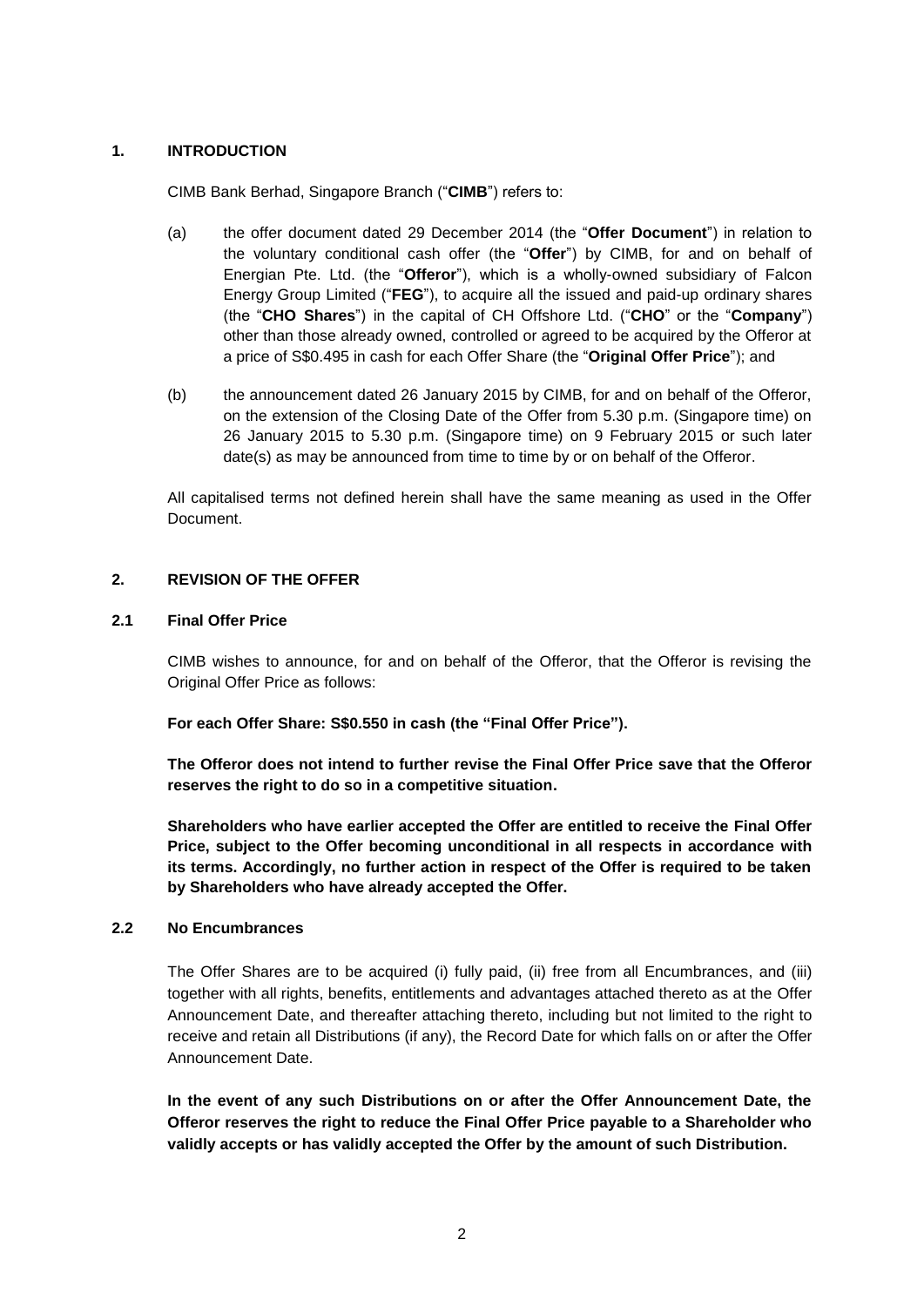## **2.3 Other Terms**

Save for the revision of the Original Offer Price to the Final Offer Price (the "**Offer Price Revision**") as stated above, the Extension and the inclusion of the Shut-Off Notice (as defined below), all the other terms and conditions of the Offer as set out in the Offer Document remain unchanged.

# **3. IRREVOCABLE UNDERTAKINGS FROM CHUAN HUP HOLDINGS LIMITED AND MR PEH KWEE CHIM**

## **3.1 Irrevocable Undertakings in relation to the Offer**

As at the date of this Announcement, each of Chuan Hup Holdings Limited ("**Chuan Hup**") and Mr Peh Kwee Chim ("**Mr Peh**") (collectively, the "**Undertaking Shareholders**") has given an irrevocable undertaking to the Offeror (the "**Irrevocable Undertakings**"), *inter alia*:

- (a) to accept, or procure the acceptance of, the Offer in respect of:
	- (i) an aggregate of 222,223,692 CHO Shares owned by the Undertaking Shareholders, representing approximately 31.52% of the total number of issued CHO Shares $^1$ , comprising the following:
		- (A) 173,941,026 CHO Shares owned by Chuan Hup, representing approximately 24.67% of the total number of issued CHO Shares; and
		- (B) 48,282,666 CHO Shares owned by Mr Peh, representing approximately 6.85% of the total number of issued CHO Shares;
	- (ii) any other CHO Shares which the Undertaking Shareholders may thereafter acquire or become the beneficial owner of; and
	- (iii) any CHO Shares deriving from the CHO Shares in sub-paragraphs (i) and (ii) above (whether by way of bonus issue, rights issue, dividend or distribution of CHO Shares or otherwise declared or issued by the Company),

(collectively, the "**Relevant CHO Shares**"), not later than 5.00 p.m. (Singapore time) on 16 February 2015 or in relation to the Relevant CHO Shares falling within subparagraphs (ii) and (iii) above, not later than 5.00 p.m. (Singapore time) on the third  $(3<sup>rd</sup>)$  business day after the respective Undertaking Shareholder becomes the registered holder or beneficial owner of such CHO Shares; and

(b) (in the case of Chuan Hup) to procure the resignations of Messrs Peh Kwee Chim, Peh Siong Woon Terence and John Cheak Boon Heng (collectively, the "**Resigning Directors**"), and (in the case of Mr Peh) to resign and procure the resignations of the

<sup>1</sup> Unless otherwise stated, references in this Announcement to the total number of issued CHO Shares are based on 705,090,514 CHO Shares (based on a search conducted at the Accounting and Corporate Regulatory Authority of Singapore on 9 February 2015). As at the date of this Announcement, the Company does not hold any CHO Shares in treasury.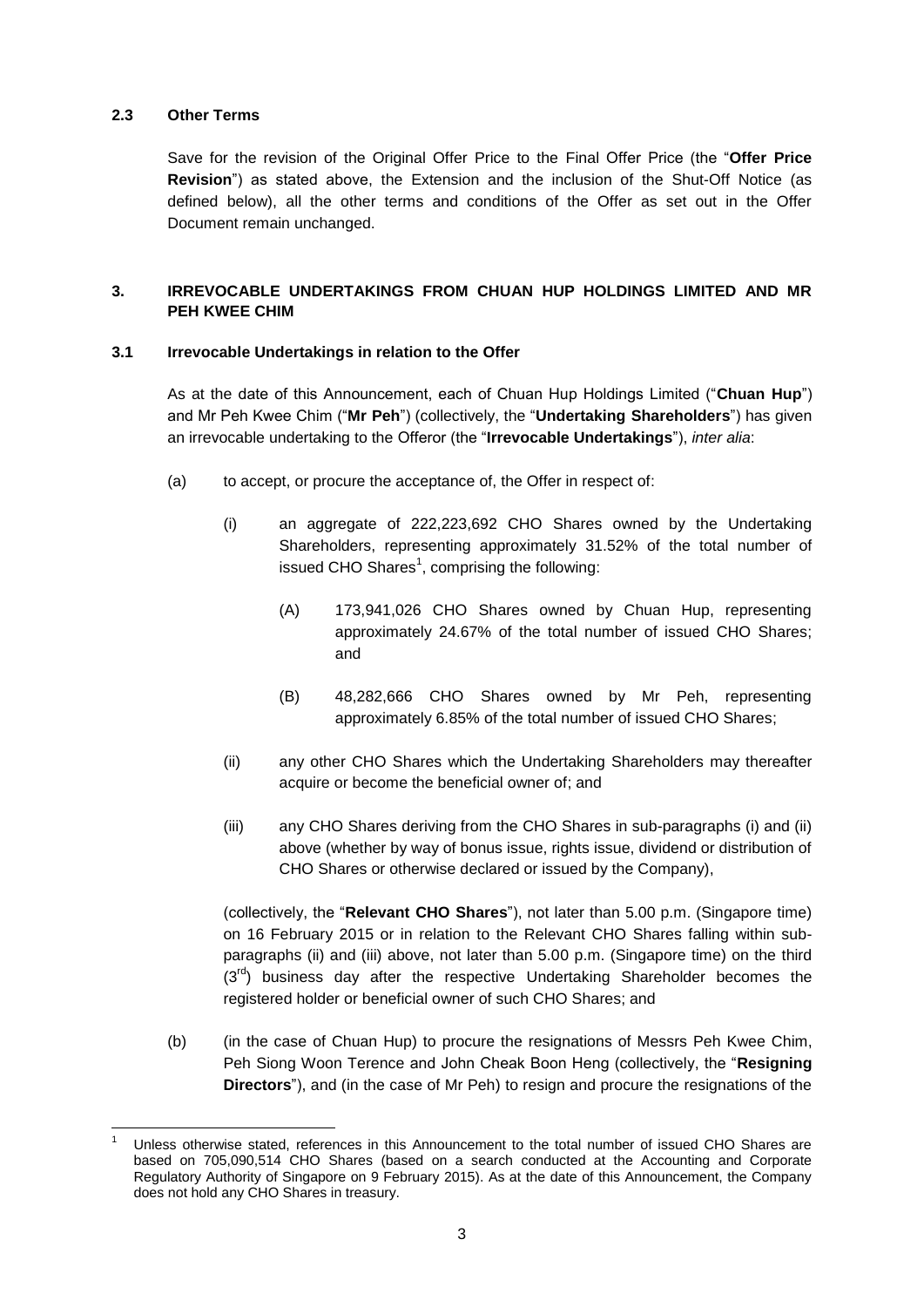remaining Resigning Directors, as directors of the Company and from all committees of the Company, with immediate effect upon the close of the Offer, together with a waiver of any claims each such director may have against the Company, its subsidiaries or associated companies, arising in connection with each of their office as a director of the Company.

Save as disclosed in this Announcement, neither the Offeror nor its Concert Parties has received any irrevocable undertaking from any party to accept or reject the Offer as at the date of this Announcement.

## **3.2 Lapse**

The obligations of the Undertaking Shareholders under the Irrevocable Undertakings shall lapse on the date on which the Offer lapses or is withdrawn or fails to become or be declared unconditional for any reason other than a breach of the Undertaking Shareholders' obligations under the Irrevocable Undertakings.

#### **3.3 Status of the Offer upon the acceptance by the Undertaking Shareholders**

Upon the acceptance of the Offer by the Undertaking Shareholders, the Offeror would have received valid acceptances in respect of such number of Offer Shares, which when taken together with the CHO Shares owned, controlled or agreed to be acquired by the Offeror and its Concert Parties (either before or during the Offer and pursuant to the Offer or otherwise), will result in the Offeror and its Concert Parties holding such number of CHO Shares carrying more than 50% of the voting rights attributable to the issued CHO Shares and accordingly, the Offer will then become and be declared unconditional as to acceptances.

#### **3.4 Inspection**

1

Copies of the Irrevocable Undertakings will be made available for inspection during normal business hours at the registered office of the Offeror at 10 Anson Road, #33-15 International Plaza, Singapore 079903 for the period during which the Offer remains open for acceptance.

## **4. FINANCIAL EVALUATION OF THE OFFER**

The Final Offer Price represents:

- (a) a premium of approximately 18.28% over S\$0.465, being the last transacted price of the CHO Shares on the SGX-ST on 10 December 2014, being the market day immediately prior to the Offer Announcement Date (the "Last Trading Day")<sup>2</sup>;
- (b) a premium of approximately 20.35% over S\$0.457, being the volume-weighted average price ("**VWAP**") of the CHO Shares on the SGX-ST over the one-month period prior to and including the Last Trading Day<sup>2</sup>;

<sup>2</sup> The historical market prices of the CHO Shares (rounded to the nearest three (3) decimal places) and the corresponding premia are computed based on data extracted from Bloomberg L.P.. Such historical market prices have not been adjusted, where relevant, for (i) the interim dividend of S\$0.005 per CHO Share for the six months ended 31 December 2013 in respect of which the ex-dividend date was 4 March 2014, and (ii) the special dividend of S\$0.020 per CHO Share and the final dividend of S\$0.020 per CHO Share for the financial year ended 30 June 2014 in respect of which the ex-dividend date was 4 November 2014.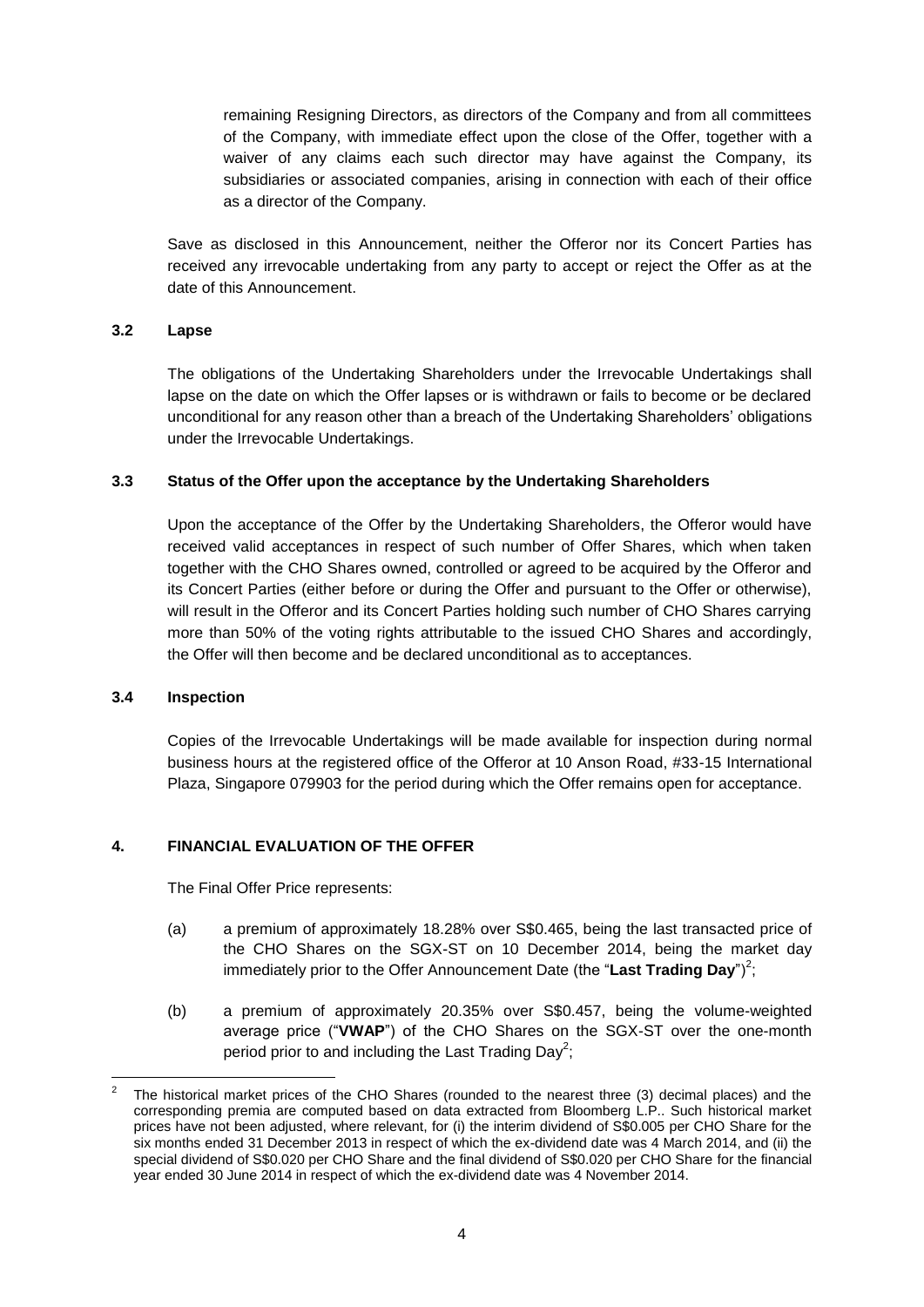- (c) a premium of approximately 17.02% over S\$0.470, being the VWAP of the CHO Shares on the SGX-ST over the three-month period prior to and including the Last Trading Day<sup>2</sup>;
- (d) a premium of approximately 16.77% over S\$0.471, being the VWAP of the CHO Shares on the SGX-ST over the six-month period prior to and including the Last Trading Day<sup>2</sup>;
- (e) a premium of approximately 20.09% over S\$0.458, being the VWAP of the CHO Shares on the SGX-ST over the 12-month period prior to and including the Last Trading Day<sup>2</sup>; and
- (f) a premium of approximately 27.91% over S\$0.430, being the unaudited consolidated net tangible asset ("**NTA**") per CHO Share as at 31 December 2014 (based on the  $S\$ /US\$ exchange rate of 1.3255)<sup>3</sup>.

## **5. DESPATCH OF WRITTEN NOTIFICATION**

CIMB wishes to announce, for and on behalf of the Offeror, that the Offeror will shortly despatch a written notification to Shareholders in relation to the Offer Price Revision (the "**Revision Notification**").

## **6. FINAL CLOSING DATE AND SHUT-OFF NOTICE**

Pursuant to Rule 20.1 of the Code, the Offer must be kept open for at least 14 days from the date of posting of the Revision Notification to Shareholders. Accordingly, CIMB wishes to announce, for and on behalf of the Offeror, that the Closing Date for the Offer will be extended from 5.30 p.m. (Singapore time) on 9 February 2015 to **5.30 p.m. (Singapore time) on 27 February 2015**, being the Final Closing Date.

**The Offeror does not intend to extend the Offer beyond 5.30 p.m. (Singapore time) on the Final Closing Date, save that the Offeror reserves the right to do so in a competitive situation.**

**Notice is hereby given pursuant to Rule 22.6 of the Code that the Offer will not be open for acceptances beyond 5.30 p.m. (Singapore time) on the Final Closing Date, notwithstanding that the Offer may have become or been declared unconditional as to acceptances by then, except that such notice shall not be capable of being enforced in a competitive situation (the "Shut-Off Notice"). This means that, save in a competitive situation, if the Offer becomes unconditional as to acceptances before the Final Closing Date or even if the Offer becomes unconditional as to acceptances on the Final Closing Date itself, there will NOT be any further extension of the Final Closing Date and Shareholders who do not accept the Offer by the Final Closing Date will not be able to do so after the Final Closing Date. Acceptances of the Offer received after 5.30 p.m. (Singapore time) on the Final Closing Date will be rejected.**

<sup>3</sup> <sup>3</sup> Calculated based on the NTA per CHO Share as at 31 December 2014 of approximately US\$0.3241 as disclosed in the Company's announcement dated 16 January 2015 in relation to its unaudited consolidated financial statements for the six months ended 31 December 2014 and the S\$/US\$ exchange rate of 1.3255.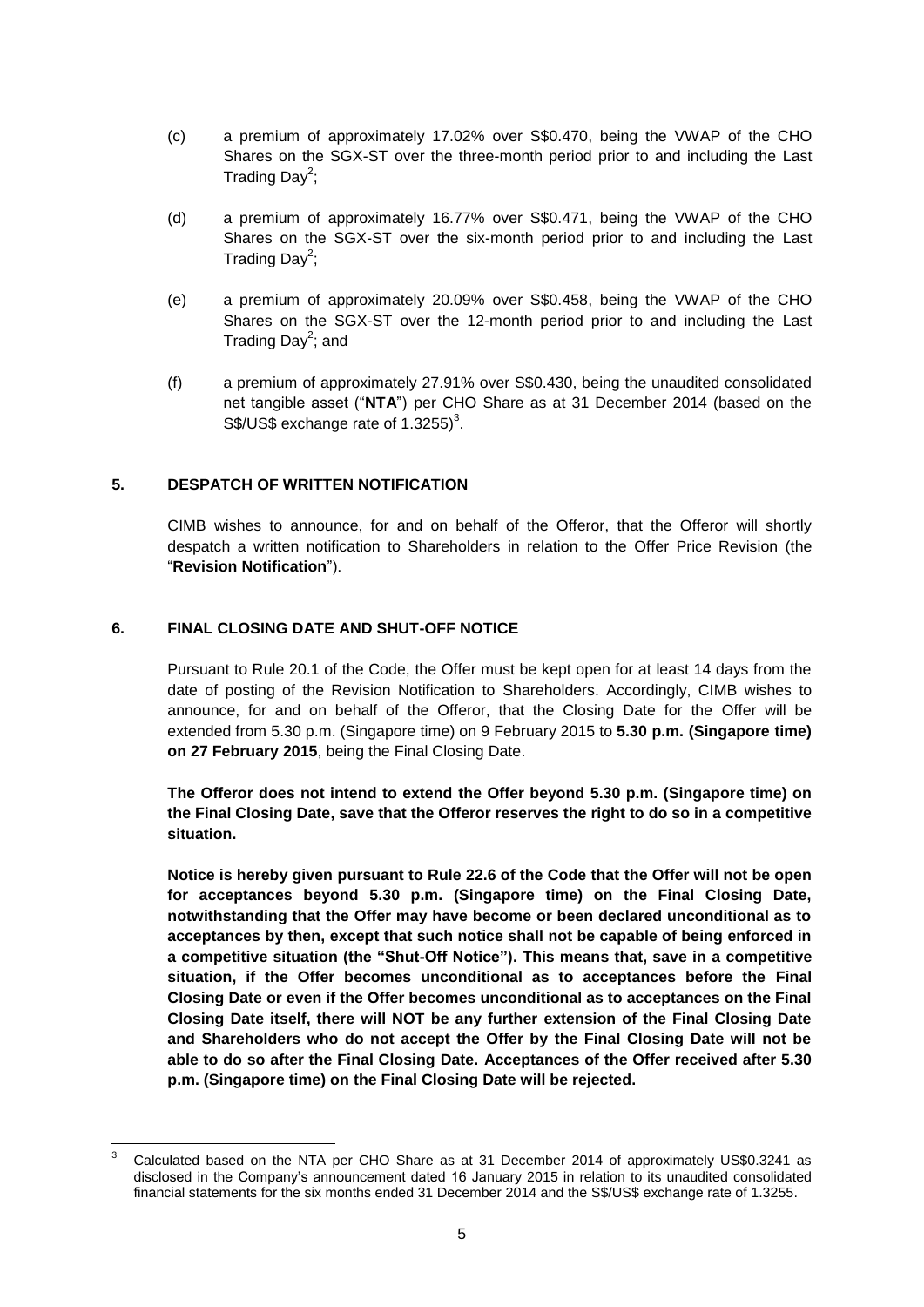#### **7. CONFIRMATION OF FINANCIAL RESOURCES**

CIMB, as financial adviser to the Offeror in connection with the Offer, confirms that sufficient financial resources are available to the Offeror to satisfy full acceptances of the Offer at the Final Offer Price.

#### **8. PROCEDURES FOR ACCEPTANCE OF THE OFFER**

Shareholders who wish to accept the Offer but have not done so should complete, sign and deliver their relevant Acceptance Forms and all other relevant documents as soon as possible so as to reach the Offeror c/o The Central Depository (Pte) Limited or Tricor Barbinder Share Registration Services (a division of Tricor Singapore Pte. Ltd.) (as the case may be) not later than 5.30 p.m. (Singapore time) on the Final Closing Date. All Acceptance Forms and other relevant documents received after 5.30 p.m. (Singapore time) on the Final Closing Date will not be accepted. Further details on the procedures for acceptance of the Offer are set out in Appendix 2 to the Offer Document.

Shareholders who are in any doubt about the Offer and/or the course of action they should take should consult their stockbroker, bank manager, solicitor, accountant, tax adviser or other professional adviser immediately.

Shareholders who have not received or who have misplaced the Offer Document and/or the relevant Acceptance Forms should contact The Central Depository (Pte) Limited (if they are Depositors) or Tricor Barbinder Share Registration Services (a division of Tricor Singapore Pte. Ltd.) (if they hold the Offer Shares in scrip form), as the case may be, immediately at the addresses set out below:

## **The Central Depository (Pte) Limited** 9 North Buona Vista Drive #01-19/20 The Metropolis Singapore 138588 Tel: (65) 6535 7511

**Tricor Barbinder Share Registration Services (a division of Tricor Singapore Pte. Ltd.)** 80 Robinson Road #02-00 Singapore 068898 Tel: (65) 6236 3333

## **9. RESPONSIBILITY STATEMENT**

The directors of the Offeror and the directors of FEG (including those who may have delegated detailed supervision of this Announcement) have taken all reasonable care to ensure that the facts stated and all opinions expressed in this Announcement are fair and accurate and that no material facts have been omitted from this Announcement, and they jointly and severally accept responsibility accordingly.

Where any information has been extracted or reproduced from published or otherwise publicly available sources (including, without limitation, information relating to the CHO Group), the sole responsibility of the directors of the Offeror and the directors of FEG has been to ensure, through reasonable enquiries, that such information is accurately and correctly extracted from such sources or, as the case may be, accurately reflected or reproduced in this Announcement.